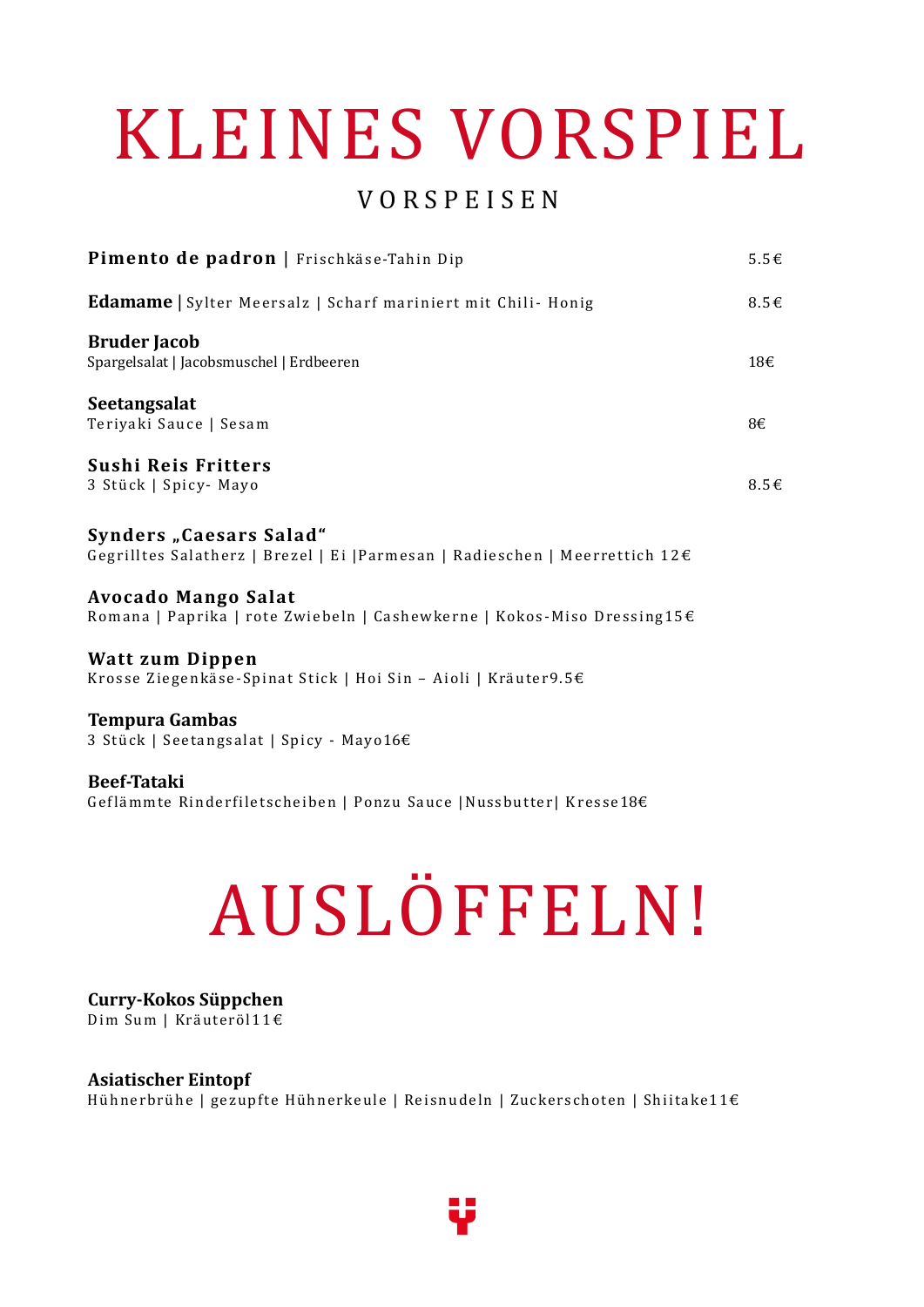## HEIßES

## H A U P T G E R I C H T E

| <b>Ferry Port Burger</b><br>180g US Beef von der Dan Morgan Ranch   Ahorn - Bacon |                  |                 |
|-----------------------------------------------------------------------------------|------------------|-----------------|
| Cheddar   Römersalat   Chipotlemayo   Dippers                                     |                  | 24E             |
| Ochsenbäckchen Geschmort                                                          |                  |                 |
| Sesam - Kartoffelpüree   Urkarotte   Perlzwiebel   Jus                            |                  | 29€             |
| House Chicken von der Broilerbar                                                  |                  |                 |
| kleiner gemischter Salat mit Mango   Dippers<br>halbes 600-700g                   |                  | 20€             |
| ganzes 1200-1400g                                                                 |                  | 38€             |
| Peking Ente (halbe)                                                               |                  |                 |
| Japanische Crêpes   Karotte   Gurke   Lauch Rohkost-Julienne   Hoi Sin-Sauce      |                  | 30€             |
|                                                                                   |                  |                 |
| <b>Steaks</b>                                                                     |                  |                 |
| Iberico Schweinekotelett<br>Flanksteak                                            |                  | 35E<br>32E      |
| Entrecôte von der friesischen Ferse                                               | (250g)<br>(300g) | 44€             |
| Dazu servieren wir                                                                |                  |                 |
| Caesar Salad   Kartoffel mit Sylter Meersalzkruste   Gewürzbutter                 |                  |                 |
| Alternativ oder zusätzlich                                                        |                  |                 |
| Dippers   wilder Brokkoli   Rotweinjus                                            |                  | je 6 $\epsilon$ |
|                                                                                   |                  |                 |
| Lachs-Teriyaki                                                                    |                  |                 |
| Fregola-Risotto   Kräutersaitling   Pak Choi   Cashewnüsse                        |                  | 29€             |
| Dorade im Ganzen C.a 500g                                                         |                  |                 |
| Zitronengrasaromen   Jollof-Reis   Spicy-Gurkensalat   Yuso-Schmand               |                  | 28€             |
| <b>Sylter Pasta</b>                                                               |                  |                 |
| Cocos-Bisque   Riesengarnele   Kirschtomaten   wilder Brokkoli                    |                  | 27€             |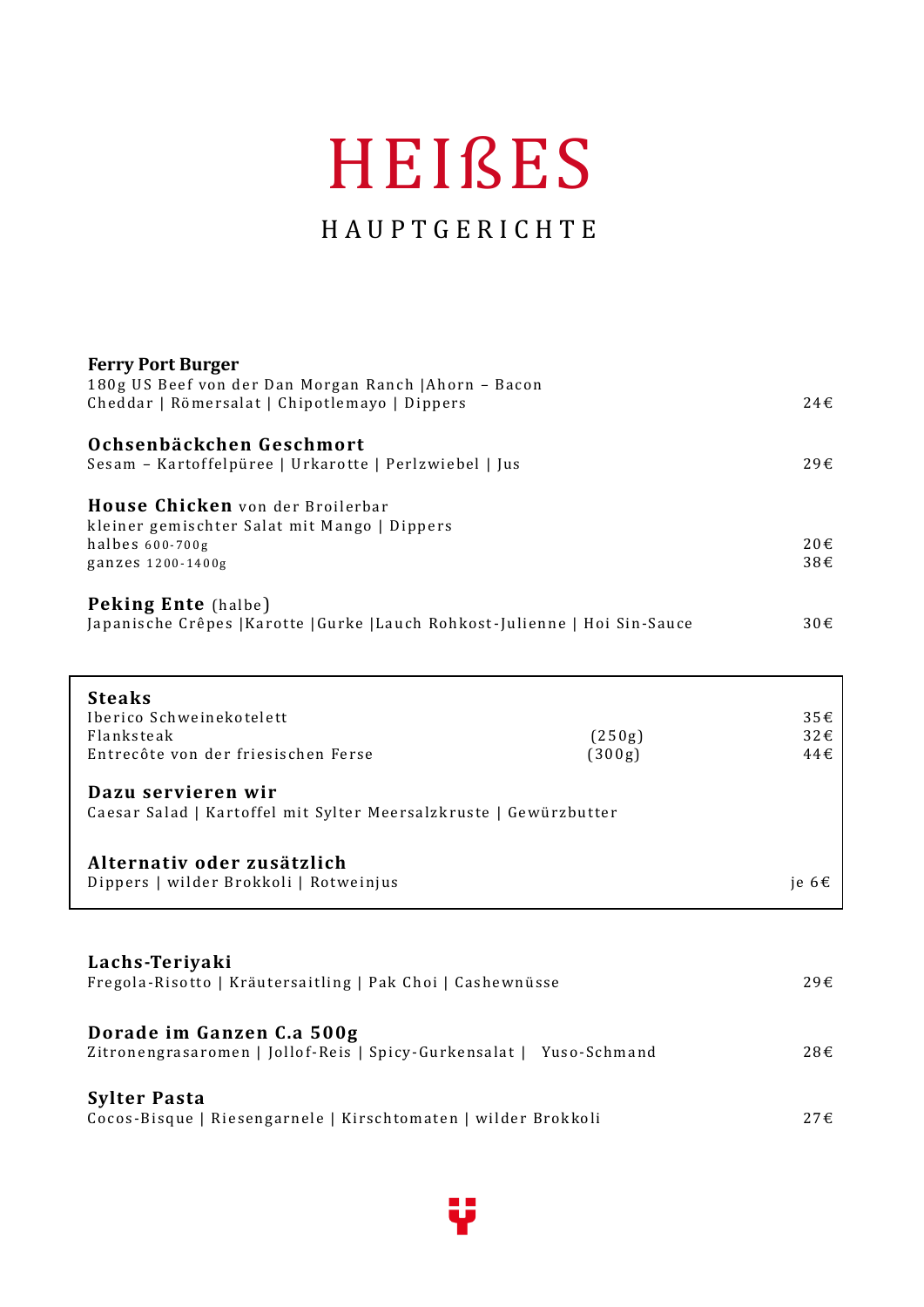## ROLLEN-SPIELE

## S U S H I

## *Synder Box*

#### *48€*

*lassen Sie sich überraschen!!!*

| Sashimi mit Seetangsalat je 4 Stück |       |
|-------------------------------------|-------|
| Lachs Sashimi                       | 10.5€ |
| Yellowfin Tuna Sashimi              | 11.5€ |
| Nigiri Cuchi va cuve                |       |

#### **Nigiri Sushi je 2 S tück**

| Lachs Nigiri                                                      | 8€ |
|-------------------------------------------------------------------|----|
| Yellowfin Tuna Nigiri                                             | 9€ |
| GarnelenNigiri                                                    | 8€ |
| Aburiyaki Lachs- Lachs flambiert/Thaispargel/Sesam/Teriyaki- Mayo | 9€ |

#### **Maki Sushirollen 6 Stück pro Rolle**

| Vegetarische-Maki |      |
|-------------------|------|
| Gurke             | 5€   |
| Avocado           | 6.5E |
| Seafood-Maki      |      |
| Lachs             | 7.5€ |

| Lachs          | 7.5€ |
|----------------|------|
| Yellowfin Tuna | 8.56 |
| Ebi Garnele    | 9€   |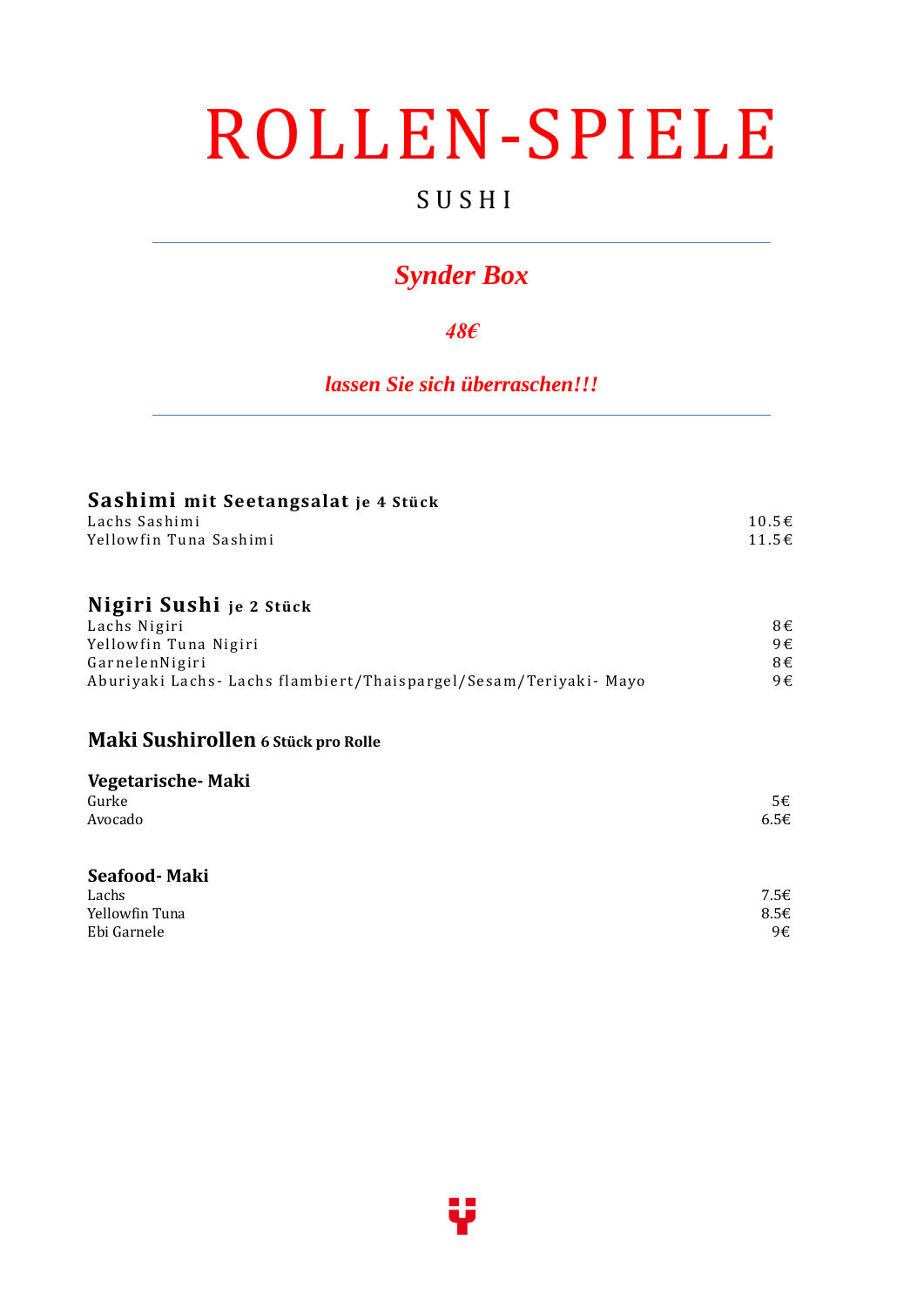# ROLLEN-SPIELE

## S U S H I

### **Sushi SYNDER- Style Inside/ Out 8 Stück pro Rolle**

#### **Cold Roll**

| Honey Creamy Lachs Roll-Lachs/Avocado/Cream Cheese/Honig-Spicy-Mayo/Tobiko Kaviar    | 17 <sup>ε</sup> |
|--------------------------------------------------------------------------------------|-----------------|
| <b>Spicy Ebi-</b> Riesengarnele/Gurke/Koriander/Spicy Mayo/Kresse                    | 16€             |
| Alaska Roll- Yellowfin Tuna/Cream Cheese/Gurke/Avocado/geflämmter Lachs              | 18€             |
| <b>Crunchy Spicy Tuna-</b> scharf mariniertes Tunatatar/Chili/Gurke/Frühlingszwiebel | 16€             |
| Salmon Classic-Lachs/Gurke/Avocado/Sesam                                             | 13€             |
| Tuna Classic- Thunfisch/Gurke/Avocado/Sesam                                          | 14€             |
| Veggie Roll - Paprika/Avocado/eingelegter Rettich/Shisoblatt                         | $11 \in$        |
| Tofu Roll - Tofu/Paprika/Avocado/grüner Spargel                                      | 13€             |

#### **Hot Roll**

| <b>Synder Roll-</b> Tempura Garnele/Gurke/Rettich/Tuna Mantel/Asia Mayo | 18€ |
|-------------------------------------------------------------------------|-----|
| Tiger Roll- Crispy Garnele/Avocado/Sesam Sauce/Tobiko Kaviar            | 16€ |
| Hot Chicken Roll-Tempura Chicken/Cream Cheese/Avocado/Sesam/Teriyaki    | 15f |
| Crispy Salmon Roll-geb. Lachs/Cream Cheese/Gurke/grüner Spargel/ Sesam  | 15€ |

| <b>Extras</b>             |              |
|---------------------------|--------------|
| <b>Portion Ingwer</b>     | $2 \epsilon$ |
| <b>Portion Wasabi</b>     | $1.5 \in$    |
| Portion Teriyaki Sauce    | $1.5 \in$    |
| <b>Portion Spicy Mayo</b> | $1.5 \in$    |